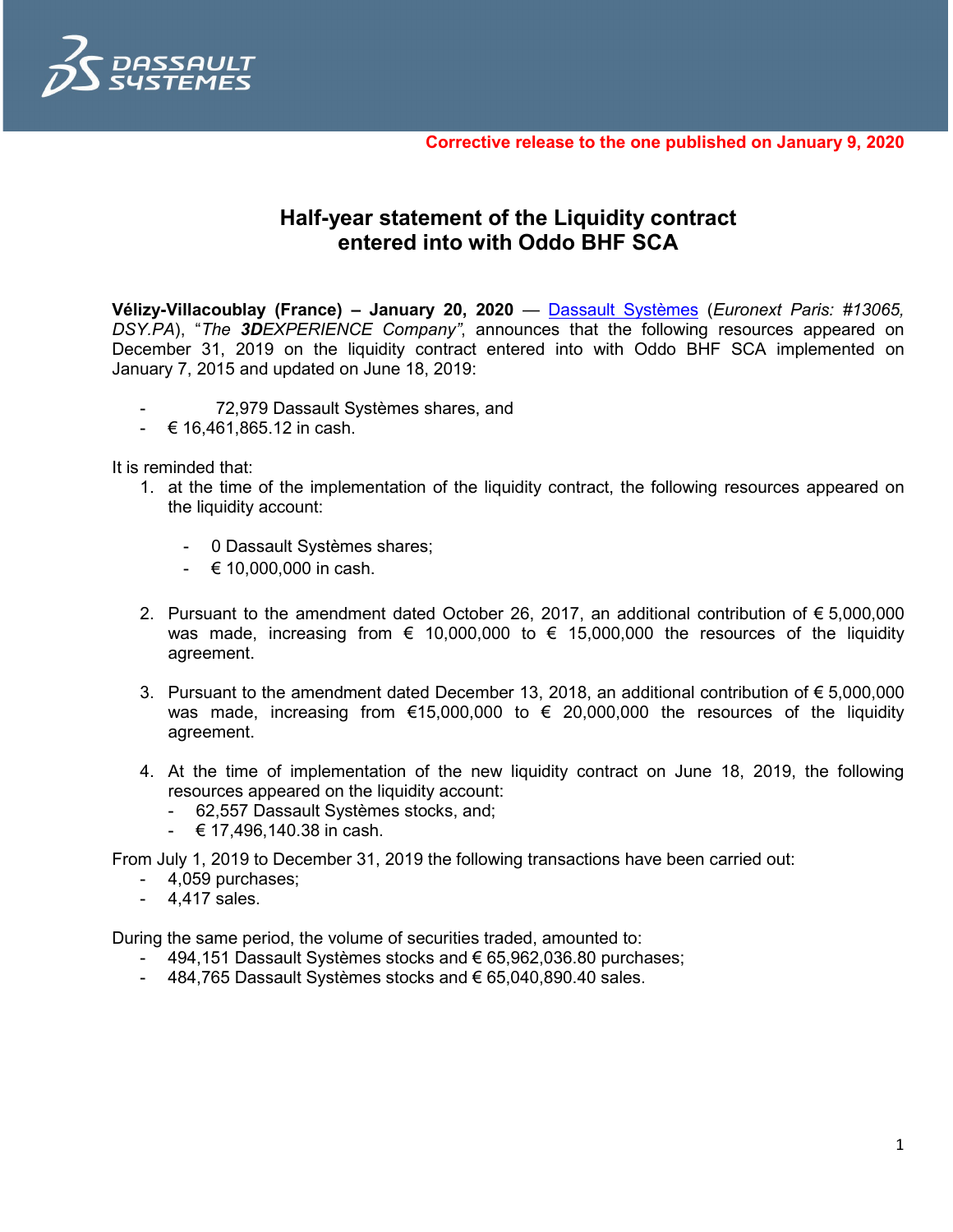

**Are indicated below the detailed transactions during the same period:**

|              | <b>PURCHASES</b>                |                               |                       | <b>SALES</b>                    |                               |                       |
|--------------|---------------------------------|-------------------------------|-----------------------|---------------------------------|-------------------------------|-----------------------|
|              | <b>Transactions</b><br>quantity | <b>Securities</b><br>quantity | <b>Capital in EUR</b> | <b>Transactions</b><br>quantity | <b>Securities</b><br>quantity | <b>Capital in EUR</b> |
| <b>Total</b> | 4059                            | 494,151                       | 65,962,036.80         | 4417                            | 484,765                       | 65,040,890.40         |
| 7/1/2019     | $\pmb{0}$                       | 0                             | 0.00                  | 96                              | 10000                         | 1,435,976.10          |
| 7/2/2019     | 0                               | 0                             | 0.00                  | 29                              | 2400                          | 348,723.20            |
| 7/3/2019     | $\mathbf 0$                     | 0                             | 0.00                  | $\mathbf 0$                     | 0                             | 0.00                  |
| 7/4/2019     | 127                             | 15500                         | 2,246,759.00          | 0                               | 0                             | 0.00                  |
| 7/5/2019     | 95                              | 14000                         | 1,980,710.80          | $\overline{0}$                  | 0                             | 0.00                  |
| 7/8/2019     | 34                              | 5000                          | 700,775.00            | 22                              | 3500                          | 493,450.00            |
| 7/9/2019     | 11                              | 2500                          | 350,150.00            | 29                              | 4000                          | 563,375.00            |
| 7/10/2019    | 67                              | 6500                          | 903,100.00            | 24                              | 3500                          | 489,725.00            |
| 7/11/2019    | $\mathbf 0$                     | $\overline{0}$                | 0.00                  | 15                              | 2590                          | 363,290.00            |
| 7/12/2019    | 27                              | 3500                          | 488,300.00            | $\mathbf 0$                     | 0                             | 0.00                  |
| 7/15/2019    | 24                              | 3500                          | 486,200.00            | 23                              | 4500                          | 630,700.00            |
| 7/16/2019    | 21                              | 2500                          | 346,900.00            | $\overline{4}$                  | 1000                          | 139,600.00            |
| 7/17/2019    | 11                              | 2000                          | 276,600.00            | 31                              | 4500                          | 626,350.00            |
| 7/18/2019    | 110                             | 13500                         | 1,832,925.00          | $\mathbf 0$                     | 0                             | 0.00                  |
| 7/19/2019    | $\overline{7}$                  | 1000                          | 135,150.00            | 64                              | 6500                          | 886,725.00            |
| 7/22/2019    | 39                              | 4500                          | 607,550.00            | $\mathbf 0$                     | 0                             | 0.00                  |
| 7/23/2019    | 16                              | 2500                          | 335,775.00            | 33                              | 5145                          | 696,424.00            |
| 7/24/2019    | 33                              | 3729                          | 498,825.70            | 63                              | 16400                         | 2,259,390.00          |
| 7/25/2019    | 80                              | 13500                         | 1,873,075.00          | 50                              | 4500                          | 638,200.00            |
| 7/26/2019    | $\pmb{0}$                       | 0                             | 0.00                  | 35                              | 4500                          | 618,350.00            |
| 7/29/2019    | $\pmb{0}$                       | $\mathbf 0$                   | 0.00                  | $\mathbf 0$                     | 0                             | 0.00                  |
| 7/30/2019    | $\pmb{0}$                       | 0                             | 0.00                  | $\mathbf 0$                     | 0                             | 0.00                  |
| 7/31/2019    | $\mathbf 0$                     | 0                             | 0.00                  | $\overline{0}$                  | 0                             | 0.00                  |
| 8/1/2019     | 59                              | 6000                          | 824,515.30            | 105                             | 10500                         | 1,457,410.65          |
| 8/2/2019     | 128                             | 10000                         | 1,364,818.25          | 0                               | 0                             | 0.00                  |
| 8/5/2019     | 93                              | 13000                         | 1,707,450.00          | 0                               | 0                             | 0.00                  |
| 8/6/2019     | 7                               | 5000                          | 642,900.00            | $\mathbf 0$                     | 0                             | 0.00                  |
| 8/7/2019     | $\pmb{0}$                       | 0                             | 0.00                  | 86                              | 10000                         | 1,294,105.90          |
| 8/8/2019     | $\pmb{0}$                       | 0                             | 0.00                  | 65                              | 8000                          | 1,053,338.30          |
| 8/9/2019     | 87                              | 10000                         | 1,310,149.75          | $\mathbf 0$                     | $\mathbf 0$                   | 0.00                  |
| 8/12/2019    | 77                              | 8000                          | 1,035,861.20          | 39                              | 5000                          | 657,552.35            |
| 8/13/2019    | 27                              | 2000                          | 255,200.00            | 44                              | 5000                          | 649,600.00            |
| 8/14/2019    | 91                              | 11000                         | 1,410,125.00          | $\mathbf 0$                     | 0                             | 0.00                  |
| 8/15/2019    | 60                              | 6000                          | 748,050.00            | 31                              | 3000                          | 374,852.25            |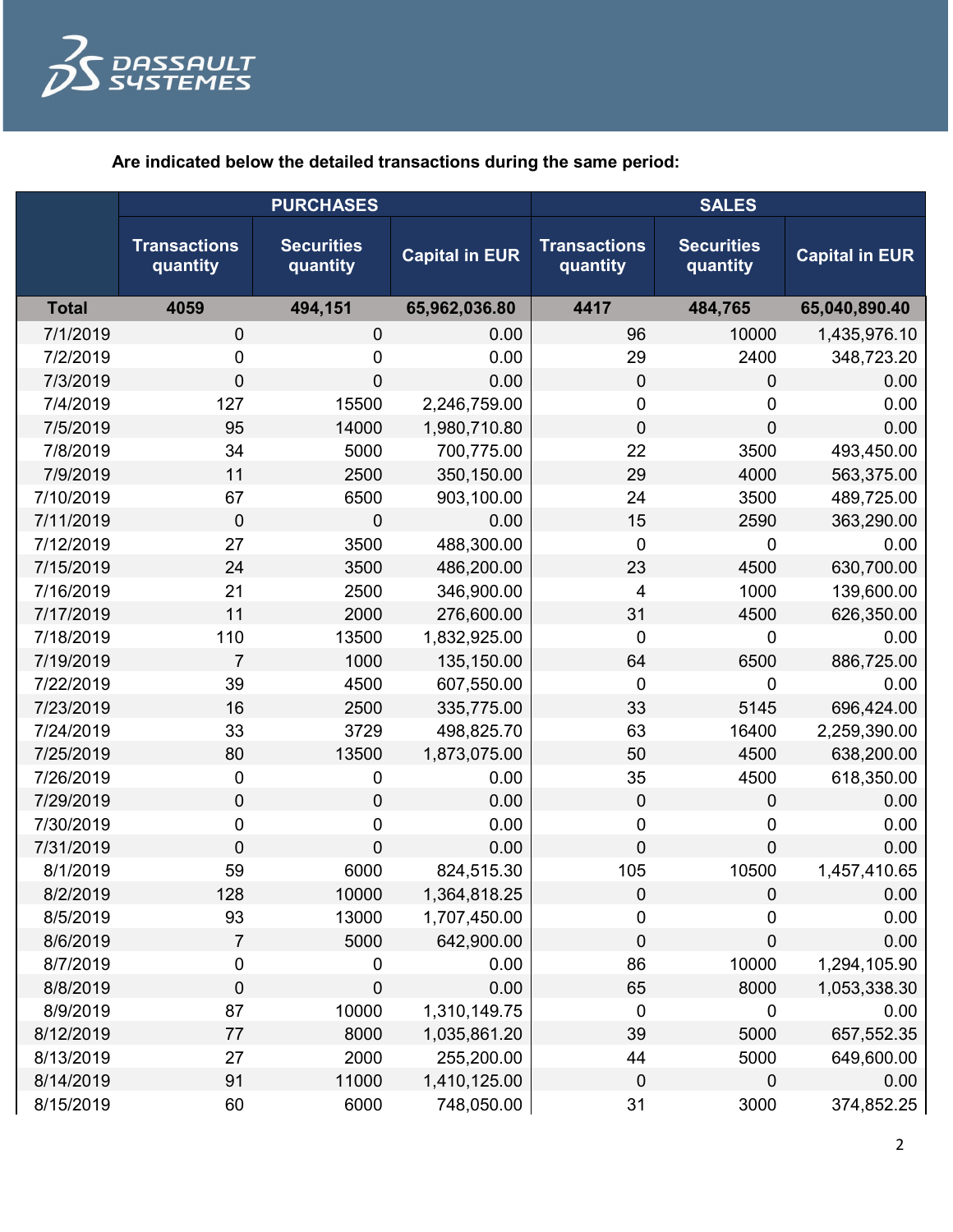

|           | <b>PURCHASES</b>                |                               |                       | <b>SALES</b>                    |                               |                       |
|-----------|---------------------------------|-------------------------------|-----------------------|---------------------------------|-------------------------------|-----------------------|
|           | <b>Transactions</b><br>quantity | <b>Securities</b><br>quantity | <b>Capital in EUR</b> | <b>Transactions</b><br>quantity | <b>Securities</b><br>quantity | <b>Capital in EUR</b> |
| 8/16/2019 | 0                               | $\mathbf 0$                   | 0.00                  | 83                              | 8000                          | 1,020,558.55          |
| 8/19/2019 | 47                              | 3500                          | 446,230.50            | 35                              | 3014                          | 386,550.20            |
| 8/20/2019 | 12                              | 2000                          | 256,645.80            | 91                              | 8486                          | 1,092,417.60          |
| 8/21/2019 | 0                               | 0                             | 0.00                  | 201                             | 16000                         | 2,096,641.45          |
| 8/22/2019 | 146                             | 16000                         | 2,088,862.50          | $\mathbf 0$                     | 0                             | 0.00                  |
| 8/23/2019 | 116                             | 12000                         | 1,535,722.40          | 89                              | 9000                          | 1,164,891.95          |
| 8/26/2019 | 26                              | 3000                          | 378,600.00            | 72                              | 6000                          | 765,890.75            |
| 8/27/2019 | 39                              | 5000                          | 635,375.00            | 166                             | 15000                         | 1,923,027.05          |
| 8/28/2019 | 77                              | 8000                          | 1,012,901.55          | $\mathbf 0$                     | 0                             | 0.00                  |
| 8/29/2019 | 34                              | 5000                          | 629,175.00            | 92                              | 9000                          | 1,142,714.20          |
| 8/30/2019 | 0                               | 0                             | 0.00                  | 35                              | 4000                          | 511,600.00            |
| 9/2/2019  | 36                              | 5000                          | 636,725.00            | 7                               | 1000                          | 128,450.00            |
| 9/3/2019  | 30                              | 5500                          | 702,400.00            | 131                             | 8000                          | 1,026,245.65          |
| 9/4/2019  | 4                               | 750                           | 96,930.05             | 22                              | 1500                          | 194,347.65            |
| 9/5/2019  | 47                              | 5500                          | 711,775.00            | 13                              | 2000                          | 261,600.00            |
| 9/6/2019  | 44                              | 3000                          | 386,162.35            | 34                              | 3000                          | 387,300.00            |
| 9/9/2019  | 97                              | 13500                         | 1,723,888.90          | $\mathbf 0$                     | 0                             | 0.00                  |
| 9/10/2019 | 95                              | 12000                         | 1,492,725.00          | 49                              | 5000                          | 626,500.00            |
| 9/11/2019 | 0                               | 0                             | 0.00                  | 91                              | 11000                         | 1,399,575.00          |
| 9/12/2019 | 94                              | 9000                          | 1,139,241.20          | 92                              | 16000                         | 2,069,750.75          |
| 9/13/2019 | 21                              | 1500                          | 193,950.00            | 122                             | 16500                         | 2,170,225.75          |
| 9/16/2019 | 70                              | 7500                          | 972,925.00            | $\mathbf 0$                     | 0                             | 0.00                  |
| 9/17/2019 | 8                               | 1500                          | 192,675.00            | 52                              | 9000                          | 1,172,800.00          |
| 9/18/2019 | 36                              | 3000                          | 394,425.00            | 33                              | 3000                          | 395,250.00            |
| 9/19/2019 | 94                              | 10000                         | 1,308,725.00          | $\mathbf 0$                     | 0                             | 0.00                  |
| 9/20/2019 | 12                              | 2000                          | 258,400.00            | 4                               | 2000                          | 260,783.05            |
| 9/23/2019 | 105                             | 11884                         | 1,530,081.20          | $\mathbf 0$                     | 0                             | 0.00                  |
| 9/24/2019 | 24                              | 3500                          | 442,225.00            | $\mathbf 0$                     | 0                             | 0.00                  |
| 9/25/2019 | 73                              | 10000                         | 1,244,425.00          | 42                              | 5870                          | 735,174.10            |
| 9/26/2019 | 0                               | 0                             | 0.00                  | 133                             | 17000                         | 2,189,212.30          |
| 9/27/2019 | 0                               | 0                             | 0.00                  | 77                              | 7500                          | 991,030.05            |
| 9/30/2019 | 64                              | 7500                          | 981,250.00            | 59                              | 5000                          | 654,794.80            |
| 10/1/2019 | 44                              | 5000                          | 648,627.20            | 48                              | 7500                          | 990,250.00            |
| 10/2/2019 | 83                              | 9000                          | 1,148,993.00          | 0                               | 0                             | 0.00                  |
| 10/3/2019 | $\sqrt{5}$                      | 1000                          | 126,650.00            | 92                              | 10000                         | 1,283,693.85          |
| 10/4/2019 | 0                               | $\mathbf 0$                   | 0.00                  | 55                              | 5000                          | 655,651.30            |
| 10/7/2019 | 32                              | 3500                          | 458,425.00            | 43                              | 3600                          | 474,032.75            |
| 10/8/2019 | 46                              | 8000                          | 1,062,600.00          | 42                              | 8000                          | 1,073,733.85          |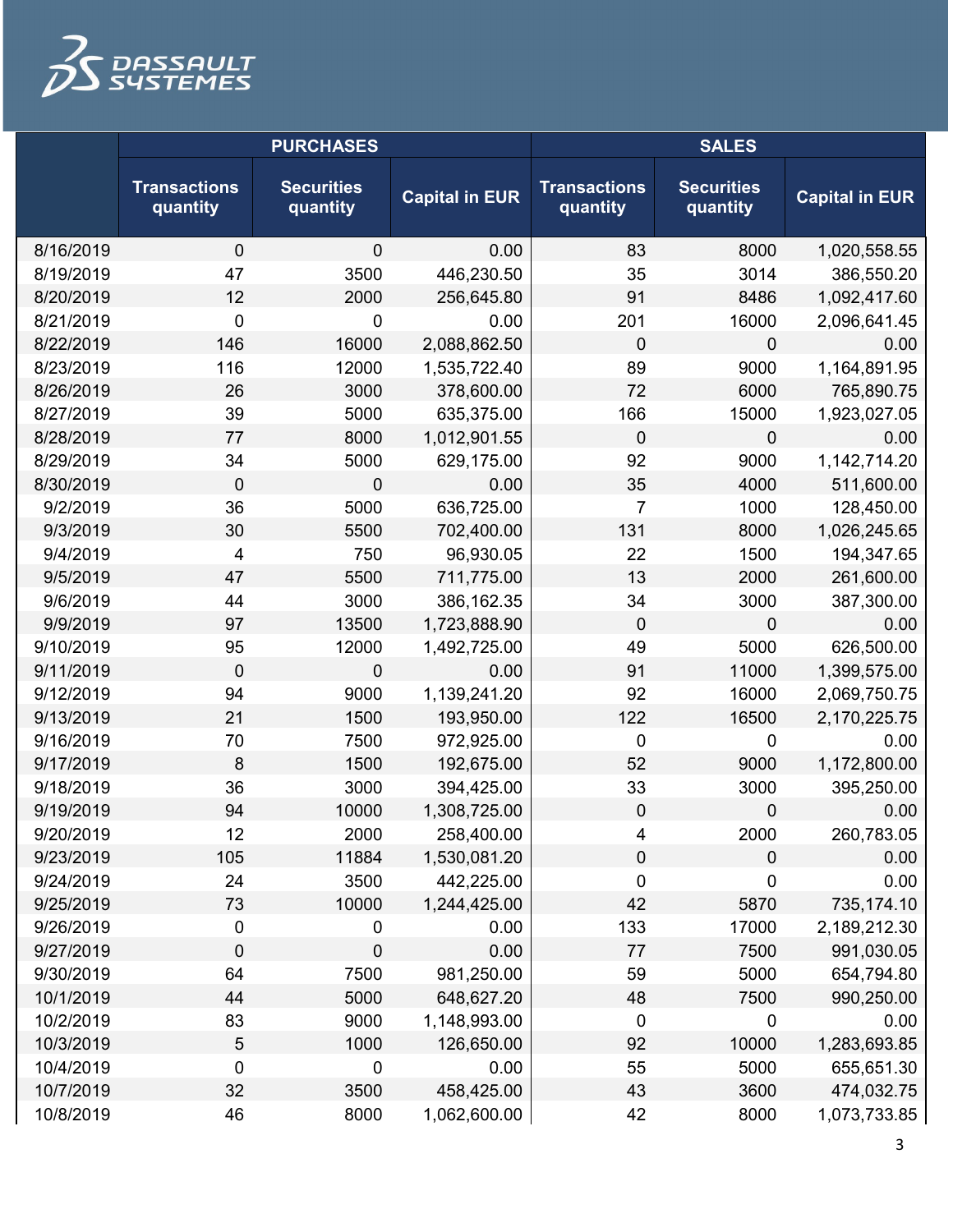

|            | <b>PURCHASES</b>                |                               |                       | <b>SALES</b>                    |                               |                       |
|------------|---------------------------------|-------------------------------|-----------------------|---------------------------------|-------------------------------|-----------------------|
|            | <b>Transactions</b><br>quantity | <b>Securities</b><br>quantity | <b>Capital in EUR</b> | <b>Transactions</b><br>quantity | <b>Securities</b><br>quantity | <b>Capital in EUR</b> |
| 10/9/2019  | 1                               | 1500                          | 199,200.00            | 56                              | 5000                          | 674,150.00            |
| 10/10/2019 | 38                              | 5000                          | 671,586.25            | 62                              | 5000                          | 676,463.00            |
| 10/11/2019 | 0                               | $\mathbf 0$                   | 0.00                  | 48                              | 5000                          | 687,694.15            |
| 10/14/2019 | 114                             | 10000                         | 1,373,305.30          | 71                              | 7500                          | 1,036,474.55          |
| 10/15/2019 | 0                               | $\mathbf 0$                   | 0.00                  | 74                              | 9000                          | 1,253,739.20          |
| 10/16/2019 | 18                              | 4000                          | 557,600.00            | 68                              | 4000                          | 564,575.80            |
| 10/17/2019 | 110                             | 13000                         | 1,798,964.85          | 64                              | 6760                          | 941,622.00            |
| 10/18/2019 | 80                              | 7500                          | 1,025,161.35          | 0                               | 0                             | 0.00                  |
| 10/21/2019 | 66                              | 6000                          | 811,502.35            | 36                              | 3000                          | 406,950.00            |
| 10/22/2019 | 79                              | 10588                         | 1,420,769.10          | $\mathbf 0$                     | 0                             | 0.00                  |
| 10/23/2019 | 76                              | 10500                         | 1,381,000.00          | 95                              | 10500                         | 1,398,995.00          |
| 10/24/2019 | 31                              | 12000                         | 1,520,000.00          | 73                              | 9500                          | 1,249,584.10          |
| 10/25/2019 | 0                               | $\mathbf 0$                   | 0.00                  | 40                              | 6500                          | 867,975.00            |
| 10/28/2019 | 48                              | 4500                          | 601,200.00            | 124                             | 10500                         | 1,415,983.85          |
| 10/29/2019 | 0                               | $\mathbf 0$                   | 0.00                  | $\mathbf 0$                     | 0                             | 0.00                  |
| 10/30/2019 | 0                               | 0                             | 0.00                  | 0                               | 0                             | 0.00                  |
| 10/31/2019 | 0                               | $\mathbf 0$                   | 0.00                  | $\mathbf 0$                     | $\boldsymbol{0}$              | 0.00                  |
| 11/1/2019  | 0                               | $\boldsymbol{0}$              | 0.00                  | $\mathbf 0$                     | $\pmb{0}$                     | 0.00                  |
| 11/4/2019  | 0                               | $\mathbf 0$                   | 0.00                  | $\mathbf 0$                     | $\boldsymbol{0}$              | 0.00                  |
| 11/5/2019  | 0                               | $\boldsymbol{0}$              | 0.00                  | $\mathbf 0$                     | $\pmb{0}$                     | 0.00                  |
| 11/6/2019  | 0                               | $\mathbf 0$                   | 0.00                  | $\mathbf 0$                     | $\boldsymbol{0}$              | 0.00                  |
| 11/7/2019  | 0                               | $\boldsymbol{0}$              | 0.00                  | 0                               | $\pmb{0}$                     | 0.00                  |
| 11/8/2019  | 0                               | $\mathbf 0$                   | 0.00                  | 0                               | $\boldsymbol{0}$              | 0.00                  |
| 11/11/2019 | 0                               | 0                             | 0.00                  | 0                               | $\pmb{0}$                     | 0.00                  |
| 11/12/2019 | 0                               | $\boldsymbol{0}$              | 0.00                  | $\mathbf 0$                     | 0                             | 0.00                  |
| 11/13/2019 | 0                               | $\pmb{0}$                     | 0.00                  | 0                               | 0                             | 0.00                  |
| 11/14/2019 | 0                               | $\boldsymbol{0}$              | 0.00                  | $\mathbf 0$                     | $\pmb{0}$                     | 0.00                  |
| 11/15/2019 | 0                               | $\boldsymbol{0}$              | 0.00                  | $\mathbf 0$                     | 0                             | 0.00                  |
| 11/18/2019 | 0                               | $\mathbf 0$                   | 0.00                  | $\mathbf 0$                     | $\pmb{0}$                     | 0.00                  |
| 11/19/2019 | 0                               | $\pmb{0}$                     | 0.00                  | 0                               | $\pmb{0}$                     | 0.00                  |
| 11/20/2019 | 0                               | $\pmb{0}$                     | 0.00                  | $\mathbf 0$                     | $\pmb{0}$                     | 0.00                  |
| 11/21/2019 | 0                               | $\boldsymbol{0}$              | 0.00                  | 0                               | $\pmb{0}$                     | 0.00                  |
| 11/22/2019 | 0                               | $\mathbf 0$                   | 0.00                  | $\mathbf 0$                     | $\pmb{0}$                     | 0.00                  |
| 11/25/2019 | 0                               | $\pmb{0}$                     | 0.00                  | 0                               | $\pmb{0}$                     | 0.00                  |
| 11/26/2019 | 0                               | $\pmb{0}$                     | 0.00                  | $\mathbf 0$                     | $\pmb{0}$                     | 0.00                  |
| 11/27/2019 | 0                               | $\boldsymbol{0}$              | 0.00                  | 0                               | $\pmb{0}$                     | 0.00                  |
| 11/28/2019 | 0                               | $\mathbf 0$                   | 0.00                  | $\mathbf 0$                     | $\pmb{0}$                     | 0.00                  |
| 11/29/2019 | 0                               | $\pmb{0}$                     | 0.00                  | $\pmb{0}$                       | $\pmb{0}$                     | 0.00                  |